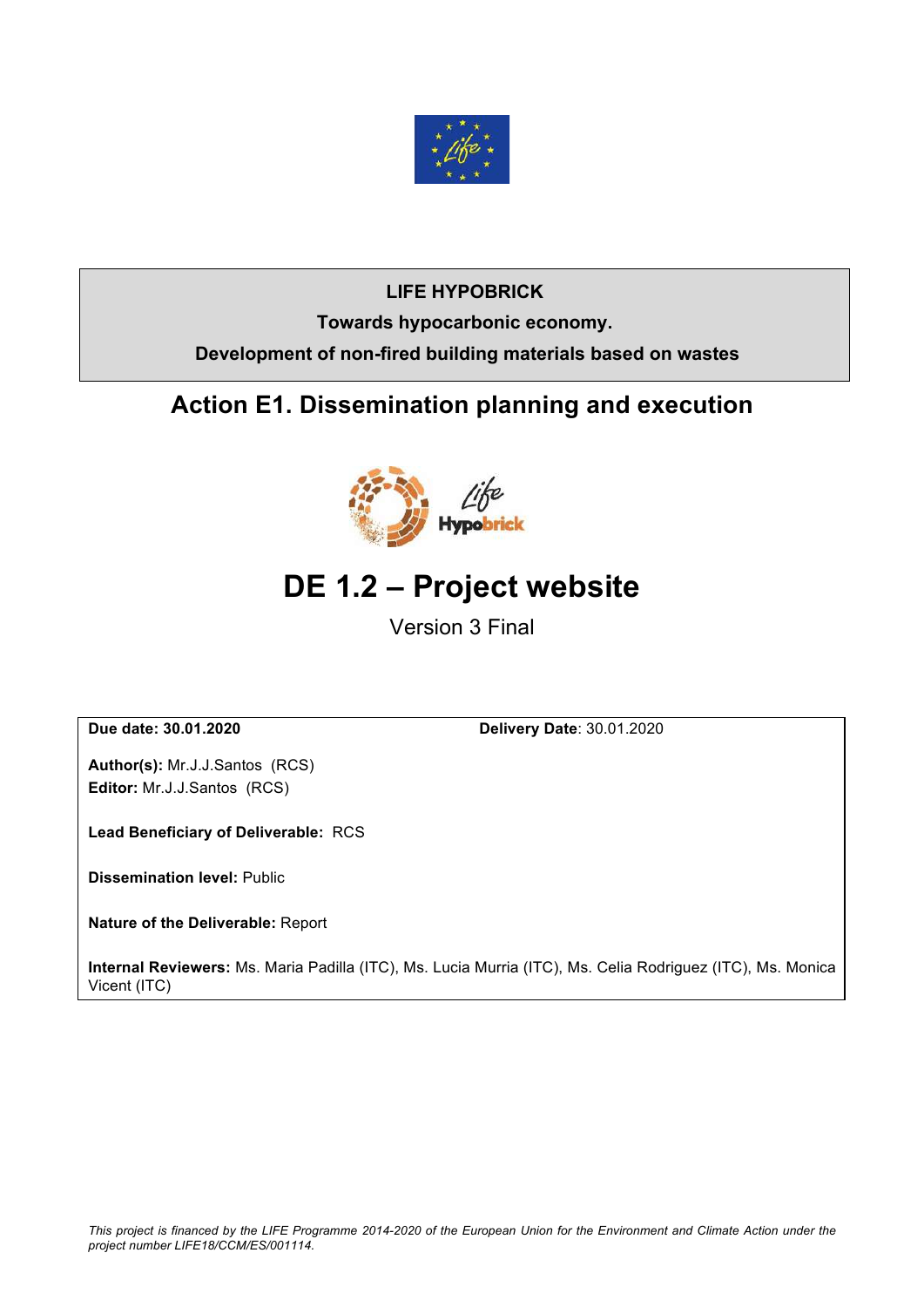

| <b>VERSIONING (ONLY MAJOR VERSIONS)</b> |             |                           |                                       |  |  |
|-----------------------------------------|-------------|---------------------------|---------------------------------------|--|--|
| <b>VERSION</b>                          | <b>DATE</b> | <b>NAME, ORGANISATION</b> | <b>DESCRIPTION OF THE NEW VERSION</b> |  |  |
| V <sub>1</sub>                          | 30/12/2019  | <b>RCS</b>                | <b>First draft</b>                    |  |  |
| V <sub>2</sub>                          | 15/01/2020  | <b>RCS</b>                | <b>Second version</b>                 |  |  |
| V <sub>3</sub>                          | 30/01/2020  | <b>RCS</b>                | <b>Third version</b>                  |  |  |
|                                         |             |                           |                                       |  |  |

**Remark**: *The versioning is only for the word documents in the formation phase and should be kept internally. Please delete the versioning before creating the final pdf that goes to the Commission. It can be provided to the European Commission on request. Please document only major versions and such versions that indicate through the versioning, who (person and which partner) has contributed/was responsible for the different chapter, if this is feasible.*

#### **Explanations for Front page**

**Author(s):** Name(s) of the person(s) having generated the Foreground respectively having written the content of the report/document. In case the report is a summary of Foreground generated by other individuals, the latter have to be indicated by name and partner whose employees he/she is. List them alphabetically.

**Editor:** Only one. As formal editorial name only one main author as responsible quality manager in case of written reports: Name the person and the name of the partner whose employee the Editor is. For the avoidance of doubt, editing only does not qualify for generating Foreground; however, an individual may be an Author – if he has generated the Foreground - as well as an Editor – if he also edits the report on its own Foreground.

**Lead Beneficiary of Deliverable:** Only one. Identifies name of the partner that is responsible for the Deliverable according to the LIFE HYPOBRICK DOW. The lead beneficiary partner should be listed on the front page as Authors and Partner. If not, that would require an explanation.

**Internal Reviewers:** These should be a minimum of two persons. They should not belong to the authors. They should be any employees of the remaining partners of the consortium, not directly involved in that deliverable, but should be competent in reviewing the content of the deliverable. Typically, this review includes: Identifying typos, identifying syntax & other grammatical errors, altering content, Adding or deleting content.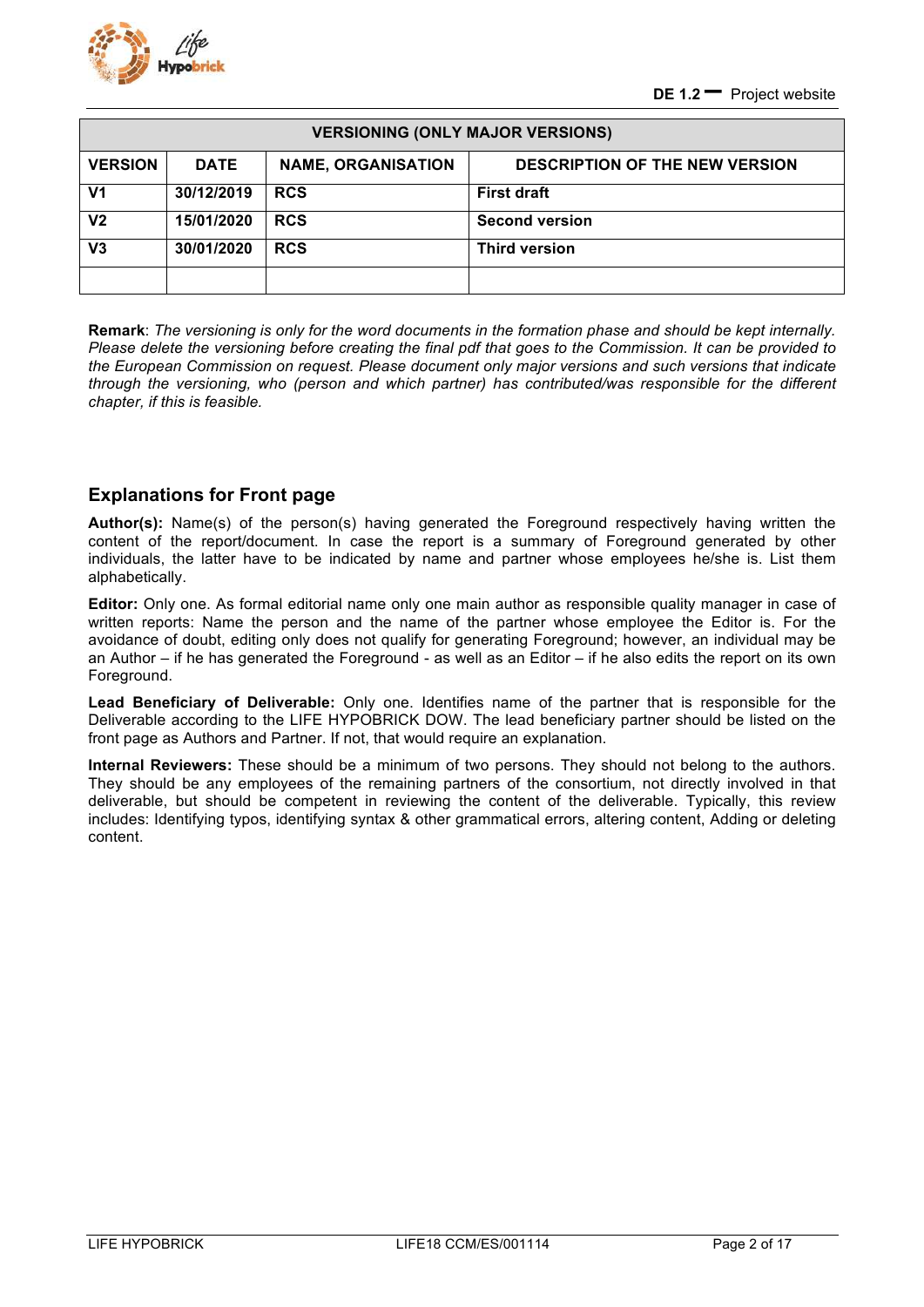

#### **LIFE HYPOBRICK Key Facts**

| Project title                | Towards hypocarbonic economy. Development of non-fired building materials<br>based on wastes. |
|------------------------------|-----------------------------------------------------------------------------------------------|
| Starting date                | 01/10/19                                                                                      |
| Duration in months 36 months |                                                                                               |
| Call<br>(part)<br>identifier | LIFE18 CCM/ES/001114                                                                          |
| <b>Topic</b>                 | Climate Change                                                                                |
| Consortium                   | Spain and Germany                                                                             |

#### **LIFE HYPOBRICK Consortium Partners**

|               | <b>Partner</b>                                                    | <b>Acronym</b> | <b>Country</b> |
|---------------|-------------------------------------------------------------------|----------------|----------------|
|               | ASOCIACIÓN DE INVESTIGACIÓN DE LAS<br><b>INDUSTRIAS CERÁMICAS</b> | <b>ITC</b>     | Spain          |
| $\mathcal{P}$ | LADRILLOS MORA, S.L.                                              | <b>MORA</b>    | Spain          |
| 3             | RECYCLING,<br><b>CONSULTING</b><br><b>AND</b><br>SERVICES, S.L.   | <b>RCS</b>     | Spain          |
| 4             | <b>SCHLAGMAN POROTON GMBH &amp; Co.KG</b>                         | <b>SCH</b>     | Germany        |
| 5             | TECHNISCHE HOCHSCHULE NUERNBERG<br><b>GEORG SIMON OHM</b>         | <b>THN</b>     | Germany        |

**Disclaimer: LIFE HYPOBRICK** is a project co-funded by the European Commission under the \*\*\* under Grand Agreement Number LIFE18 CCM/ES/001114.

The information and views set out in this publication are those of the author(s) and do not necessarily reflect the official opinion of the European Communities. Neither the European Union institutions and bodies nor any person acting on their behalf may be held responsible for the use, which may be made of the information contained therein.

© Copyright in this document remains vested with the LIFE HYPOBRICK Partners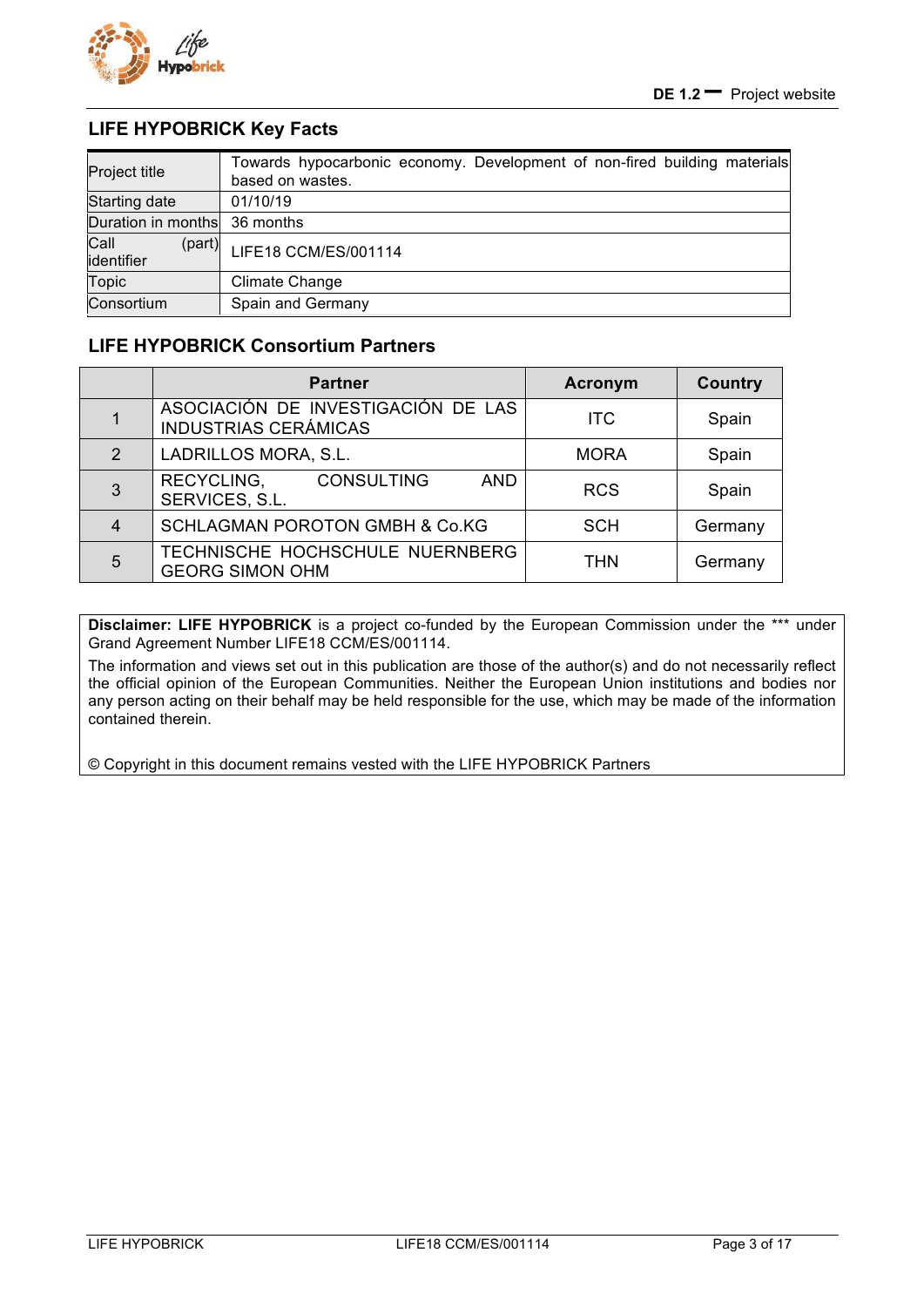

### **Table of Contents**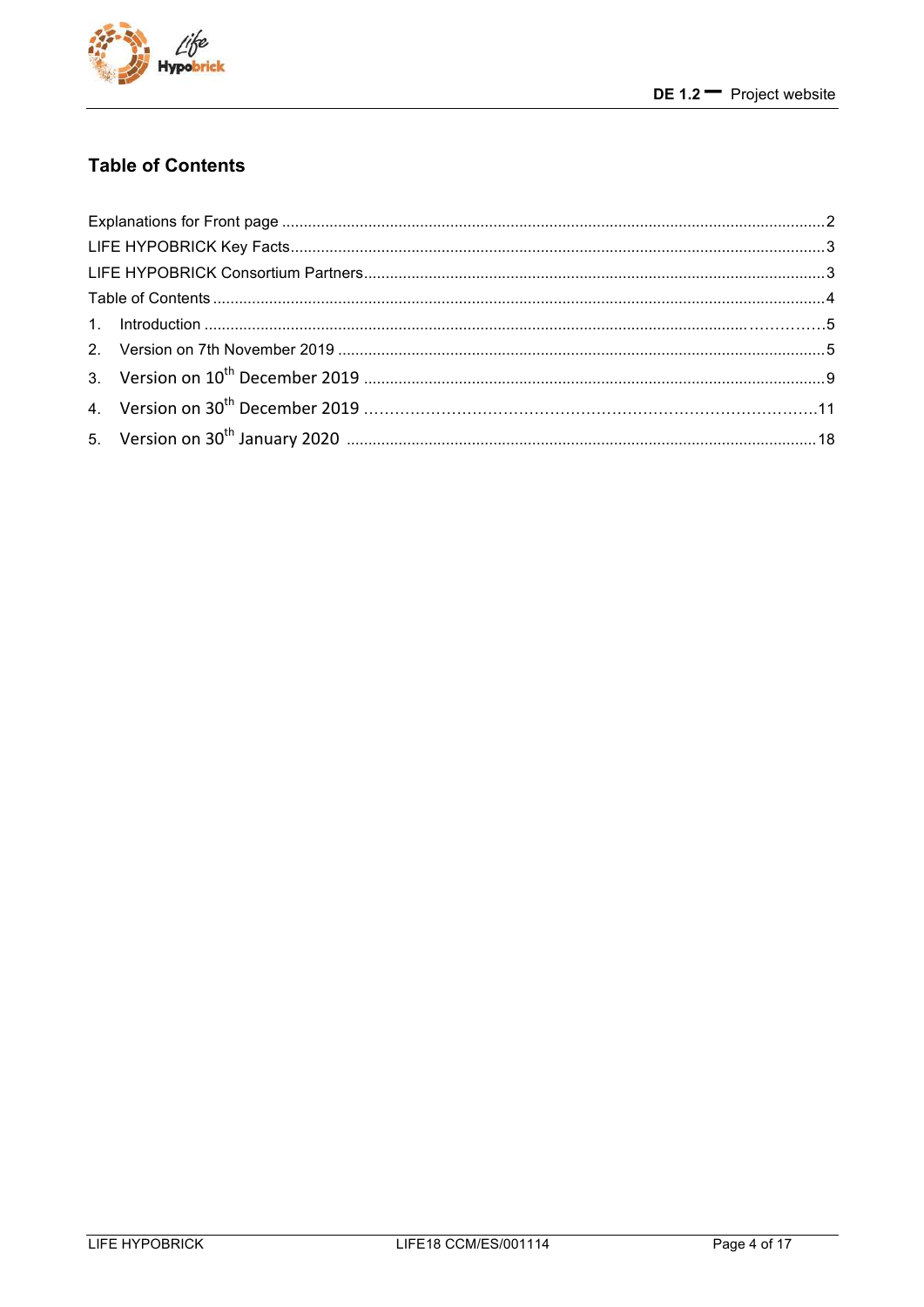

## Summary

#### **1.- Introduction**

- **2.- Versions on 7th November 2019**
- **3.- Version on 10th December 2019**
- **4.- Version on 30th December 2019**
- **5.- Update on 30th January 2020.**

#### **1. Introduction**

Life Hypobrick website, www.lifehypobrick.eu , is considered the official project website, and is conceived as a link among all partners and as the more direct dissemination tool for the project, intended to be the natural way of contact with both professional and general audiences. This website shows the information describing the project, information about partners, objectives, events, progress, etc.

www.lifehypobrick.eu has a clear and intuitive interface, where users can browse or introduce content as appropriate. The menus and content are in English, and some specific documents will be also in Spanish and German.

Following the title and objective of Life Hypobrick, "Towards hypocarbonic economy. Development of nonfired building materials based on wastes", there are key points that the website has taken into account for the design:

- **Bricks**
- Non-fired
- Building materials
- **Wastes**
- Recycling

#### **2. Versions on 7th November 2019**

There are presented two differents web dessigns to be debated and chosen.

Some pictures of both designs are shown below: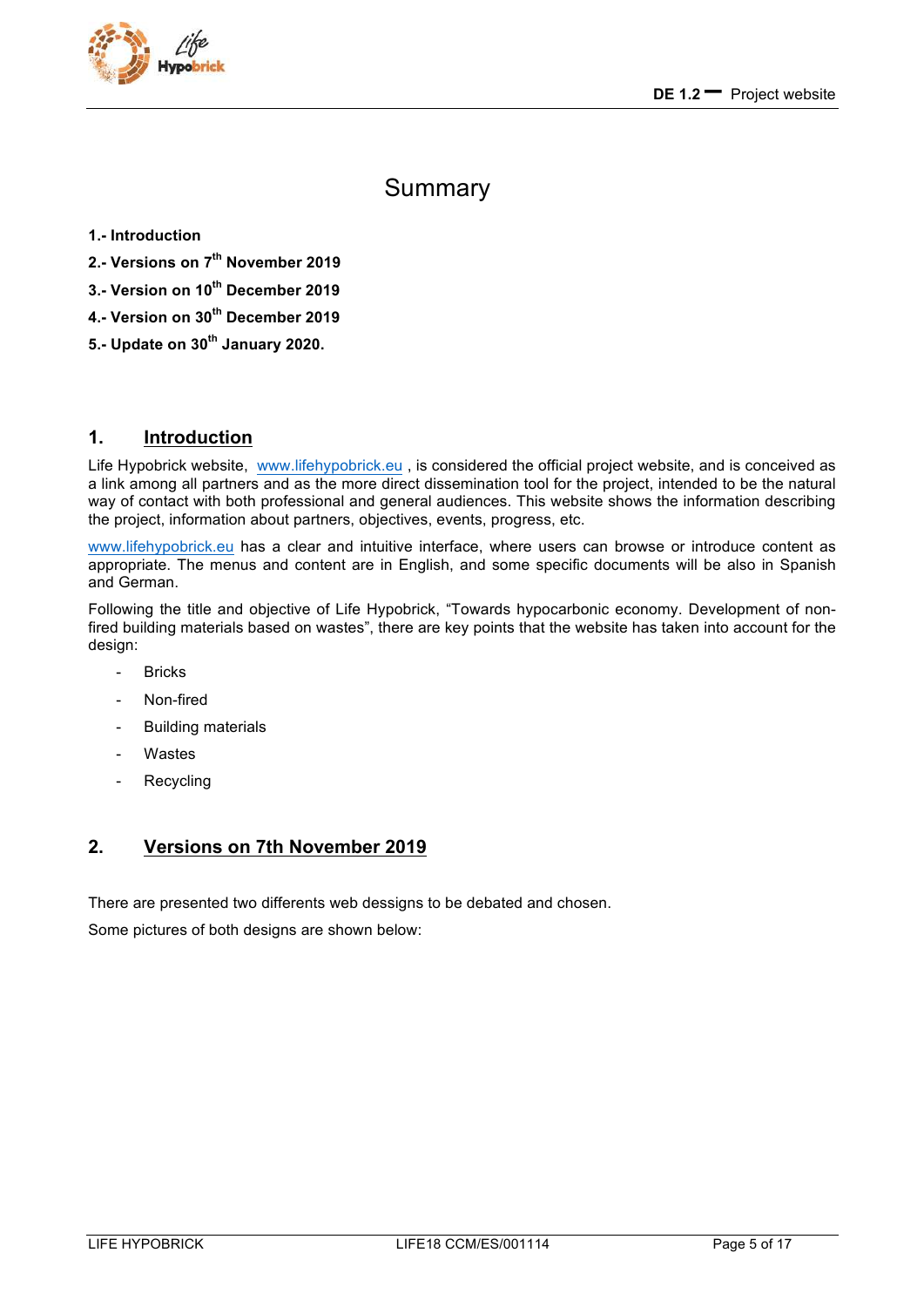

#### **Version 1**

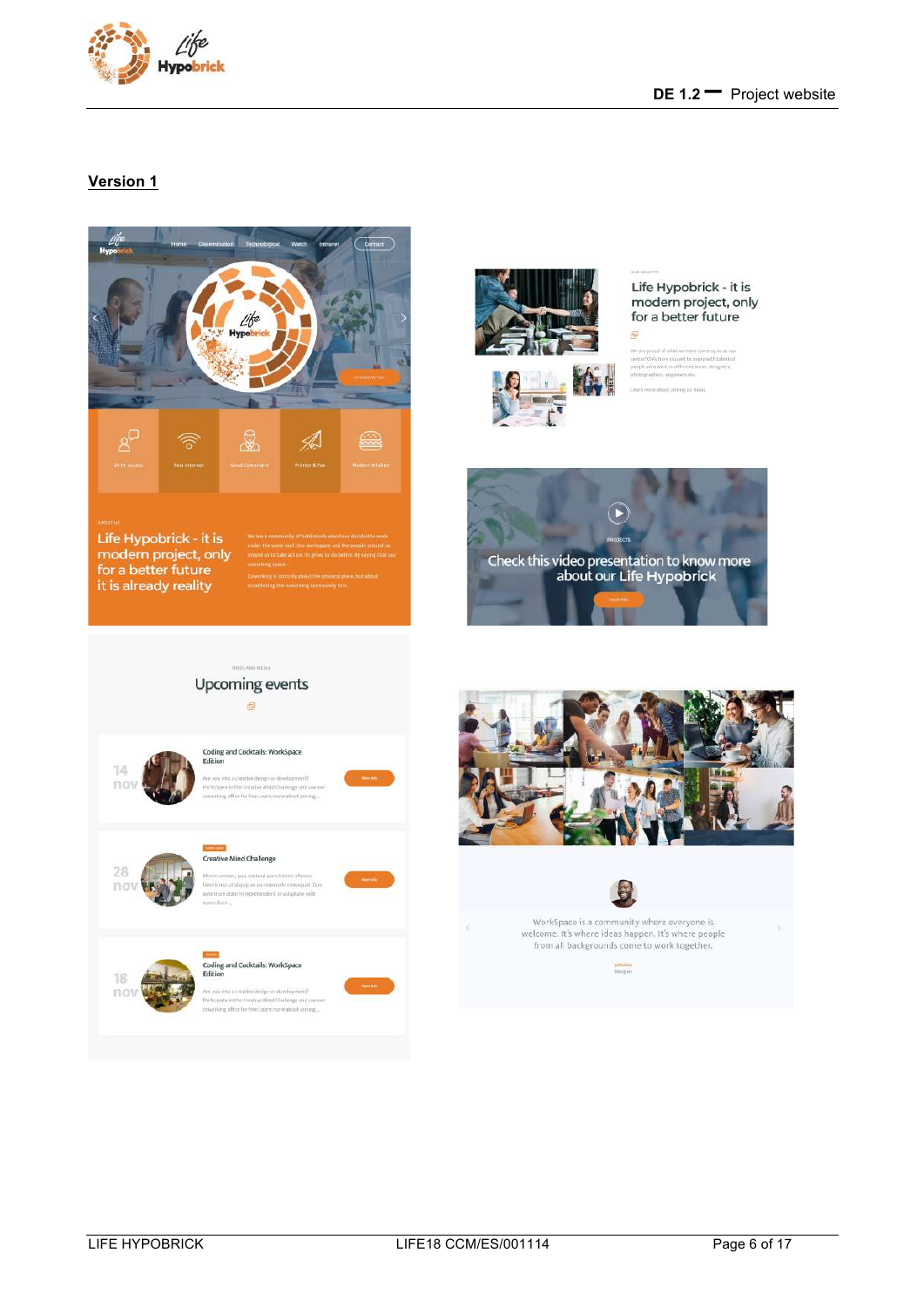

#### **DE 1.2 –** Project website

EALN AND GROW What We Offer

We are a community of build minds who have decided to work under the same real. Our workspace and the people amound as implies us to take attiny, to grow, in do better, by snaping that our cavolency paper.





HRESS AND MEDIA Latest news 中

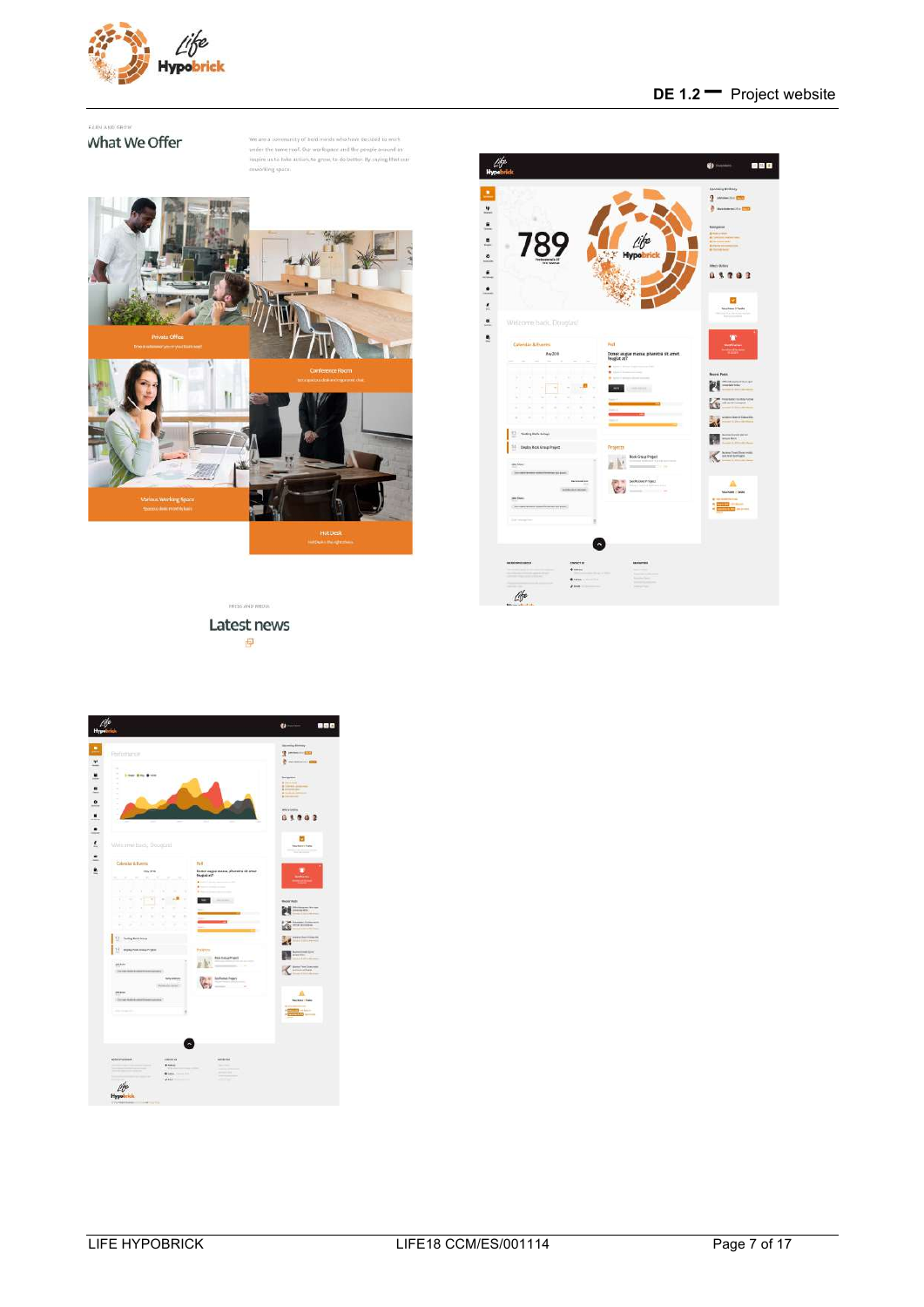

Últimas noticias



#### **Version 2**



#### Native Tree Planting<br>Contest Environment Property<br>Manage Green Nature Love &<br>Chemistry<br>BRAD MORE lp Save Cook Moals Without<br>Cooking The Animals<br>Planet Forest Elephan<br>Danger With N Techi<br>Our E logy Can ä **Testimonios Blog List** johny **MEINE**

Próximos eventos

 $-100$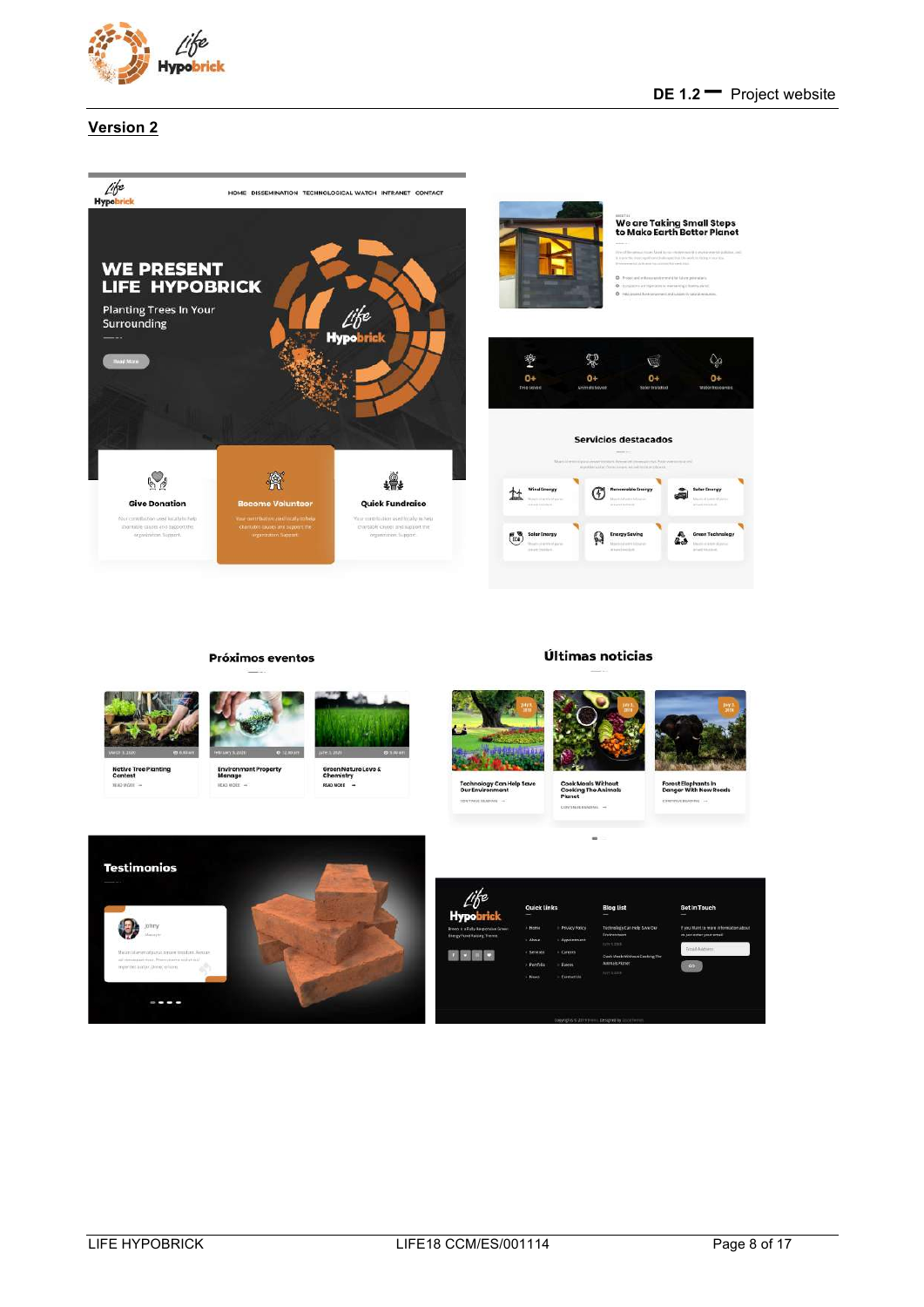



During the meeting hold in ITC Castellon-Spain on 5<sup>th</sup> of December 2019, whose attendee were ITC, RCS and Cocoglobal Media as company selected for designing the website, it was chosen to develop and working on in the first version.

Likewise, it was also agree:

\* the following *domains* will be registered:

www.lifehypobrick.eu www.lifehypobrick.com www.lifehypobrick.es

\* the following *e-mails accounts* will be implemented:

- info@lifehypobrick.eu for sending general information of the project.

- media@lifehypobrick.eu for sending press releases and contact with social media.

For both accounts, ITC and RCS will be responsable.

\* the following social networks will be registered:

Facebook: Lifehypobrick Linkedin: Lifehypobrick Instagram: Lifehypobrick

#### **3. Version on 10th December 2019**

Cocoglobal media shows the menu in more detail such as content in different blocks. See below pictures.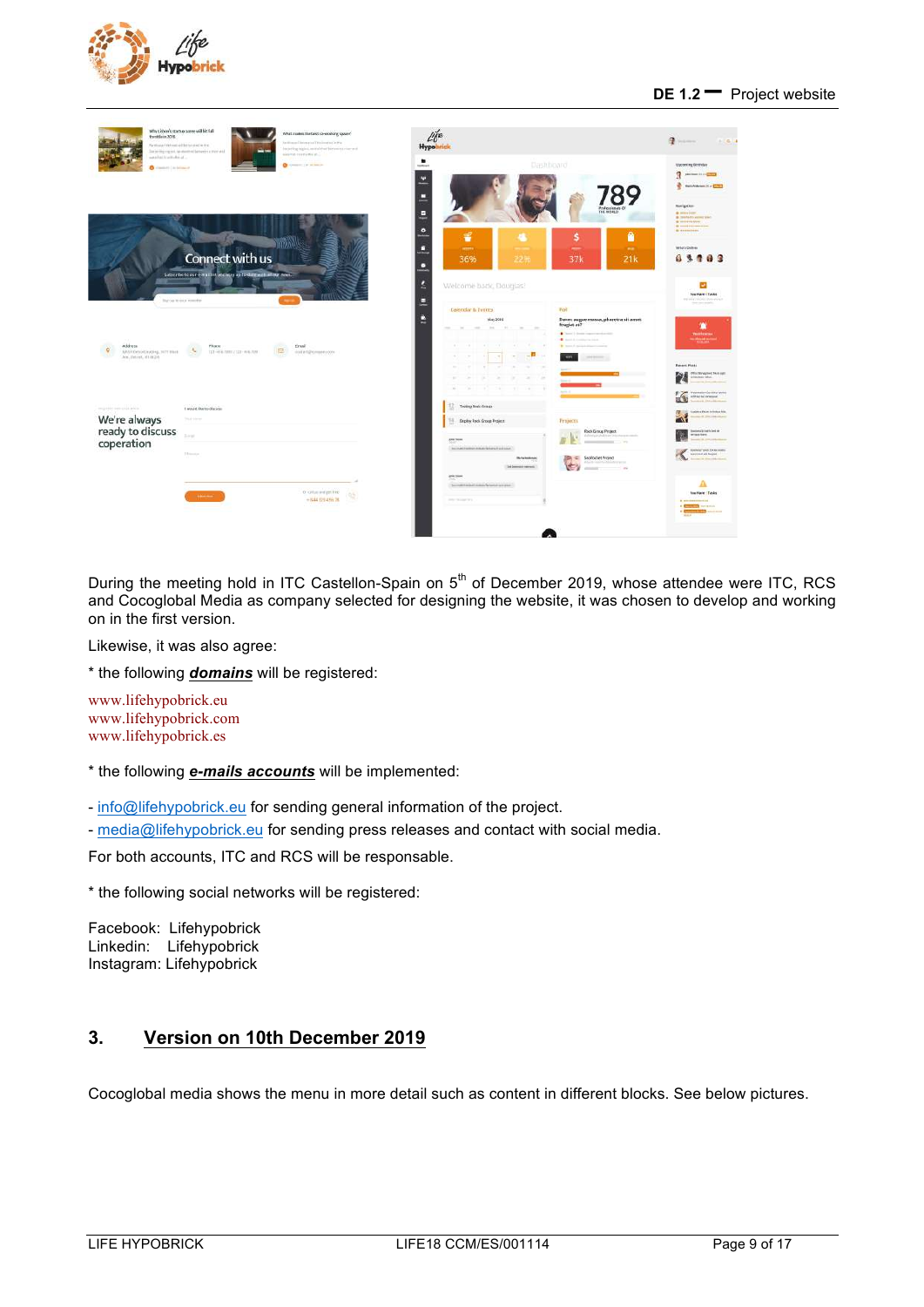

#### **DE 1.2 –** Project website



#### LIFE Hypobrick, an innovative project

**Upcoming events** 









 $\label{eq:1} \begin{split} \text{We are proved of what we have some up to at our event,}\\ \text{centered only been you get to unique with relatedness,}\\ \text{power to different areas, degenerate,}\\ \text{photongroper,, magnoess set.} \end{split}$ 

Learn more about joining us'to

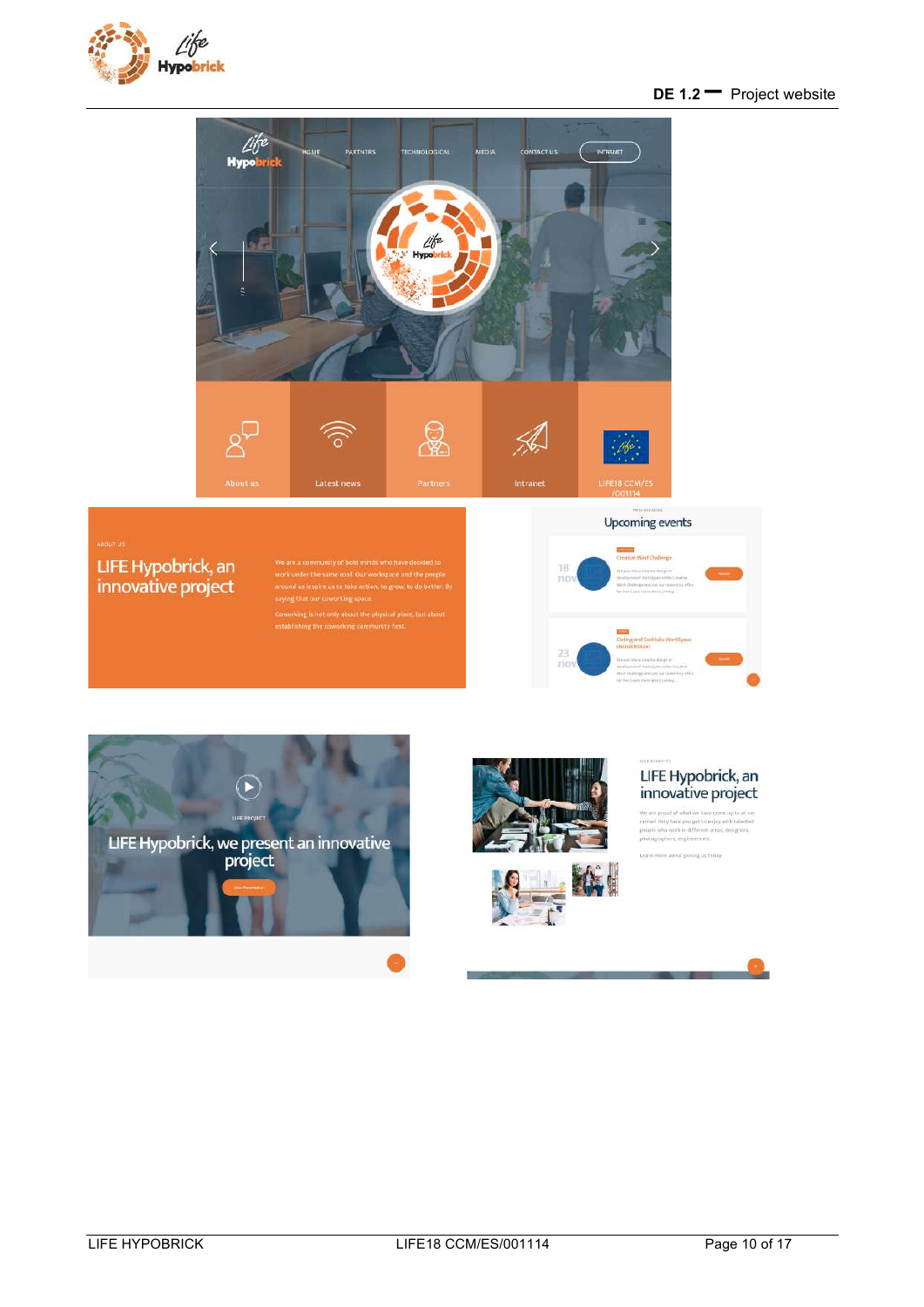





RCS provides to Cocoglobal Media more detailed information about the project, logo of the partners, a data base of pictures related with the partners, bricks, climate change. Therefore, the designer will adapt and personalize more the website.

#### **4. Version on 30th December 2019**

Cocoglobal Media presents an update version with all information and data base available.

Brief description of each block is following:

#### **FRONT PAGE**

The front page is designed with a big picture what is changing as a introduction of the project. There are selected two pictures of different meetings already hold by the consortium and the third one is a brick with the logo of the project.

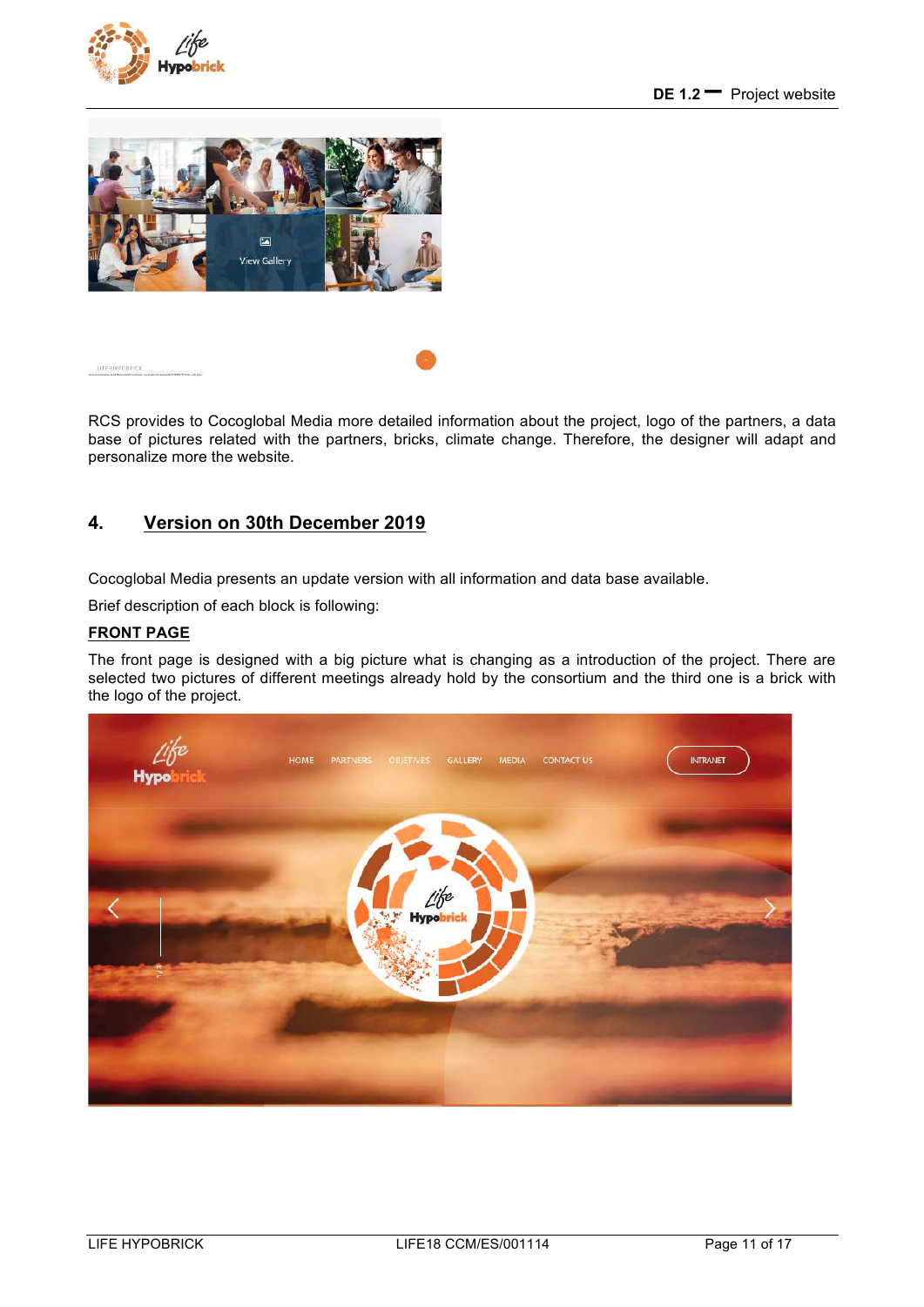

#### **DE 1.2 –** Project website





#### **MENU**

Finally they have been selected seven boxes where to find different topics or contents related with the project. These are: HOME / PARTNERS / OBJECTIVES / GALLERY / MEDIA / CONTACT US and **INTRANET**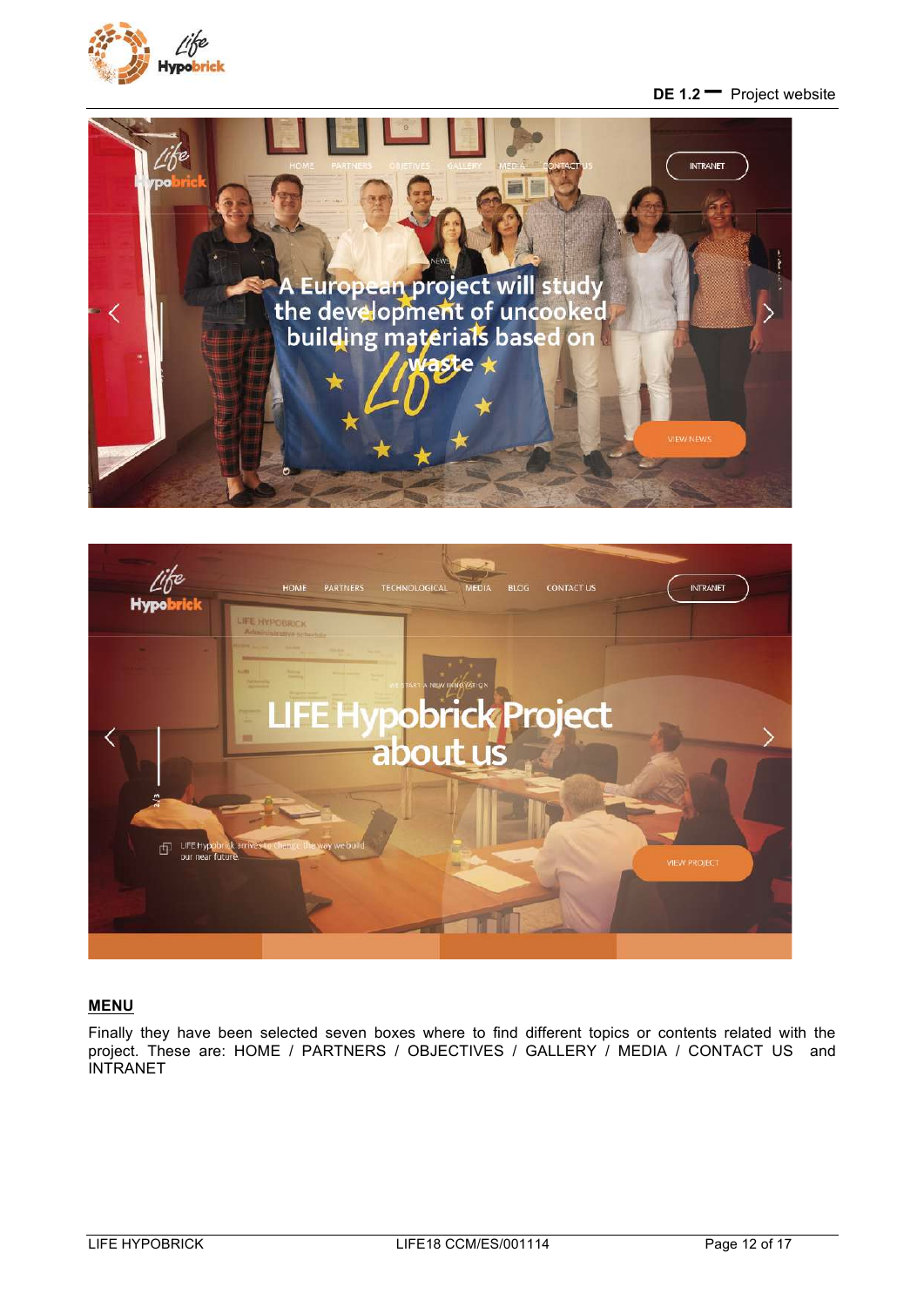

#### **HOME**

About us. Brief description of the project:

- *Main objective*
- *Main differences*
- *Scope*
- *Specific objectives*

|                                                                   | $-$ Main objective                                                                                                                                                                                                                                                                                                                                                                                                                                                                     |  |
|-------------------------------------------------------------------|----------------------------------------------------------------------------------------------------------------------------------------------------------------------------------------------------------------------------------------------------------------------------------------------------------------------------------------------------------------------------------------------------------------------------------------------------------------------------------------|--|
| LIFE Hypobrick<br>European Project<br><b>LIFE18 CCM/ES/001114</b> | The projects main objective is to demonstrate the feasibility of manufacturing<br>waste-based building products (bricks and blocks) using an (extremely low CO2<br>emission process in order to accomplish the climate and environmental<br>guidelines of the EU for reducing the greenhouse gases (GHG) emissions<br>intensity of the industrial sector by 80% to 95% in 2050. The industries of this<br>type of products belongs to the group of energy-intensive industries (EIIs). |  |
|                                                                   | + Main differences                                                                                                                                                                                                                                                                                                                                                                                                                                                                     |  |
|                                                                   | $+$ Scope                                                                                                                                                                                                                                                                                                                                                                                                                                                                              |  |
|                                                                   | + Specific objectives                                                                                                                                                                                                                                                                                                                                                                                                                                                                  |  |

#### PARTNERS

Project´s implementors. Partners and links to their web sites.



PROJECT

# Project's<br>Implementors

Coordinating Beneficiary:

- Asociación de Investigación de las Industrias Cerámicas (ITC-AICE)

Associated Beneficiary(ies):

- Ladrillos Mora, S.L. (MORA)

- Recycling, Consulting & Services, S.L. (RCS)

- Schlagmann Poroton GmbH & Co. KG (SCHLAGMANN)

- Technische Hochschule Nuernberg Georg Simon Ohm  $(THN)$ 

Our partners

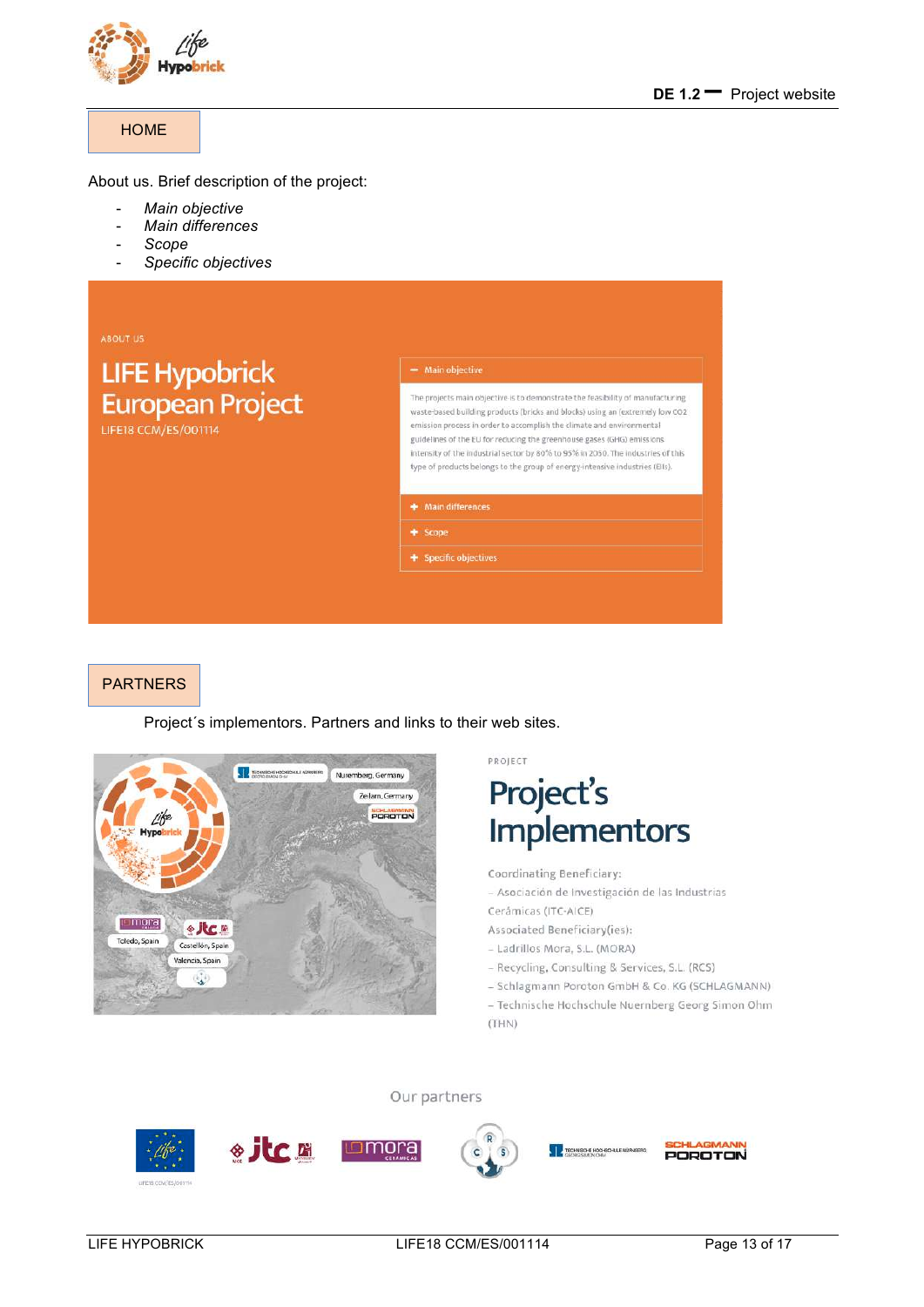

**OBJECTIVES** 

In this box is shown a video of the project, with the main figures and items



Objectives & Scope. In this section, we provide detailed information about:

- Objectives
- Expected Impacts
- Policy implications
- Continuation (replication, transfer and market uptake).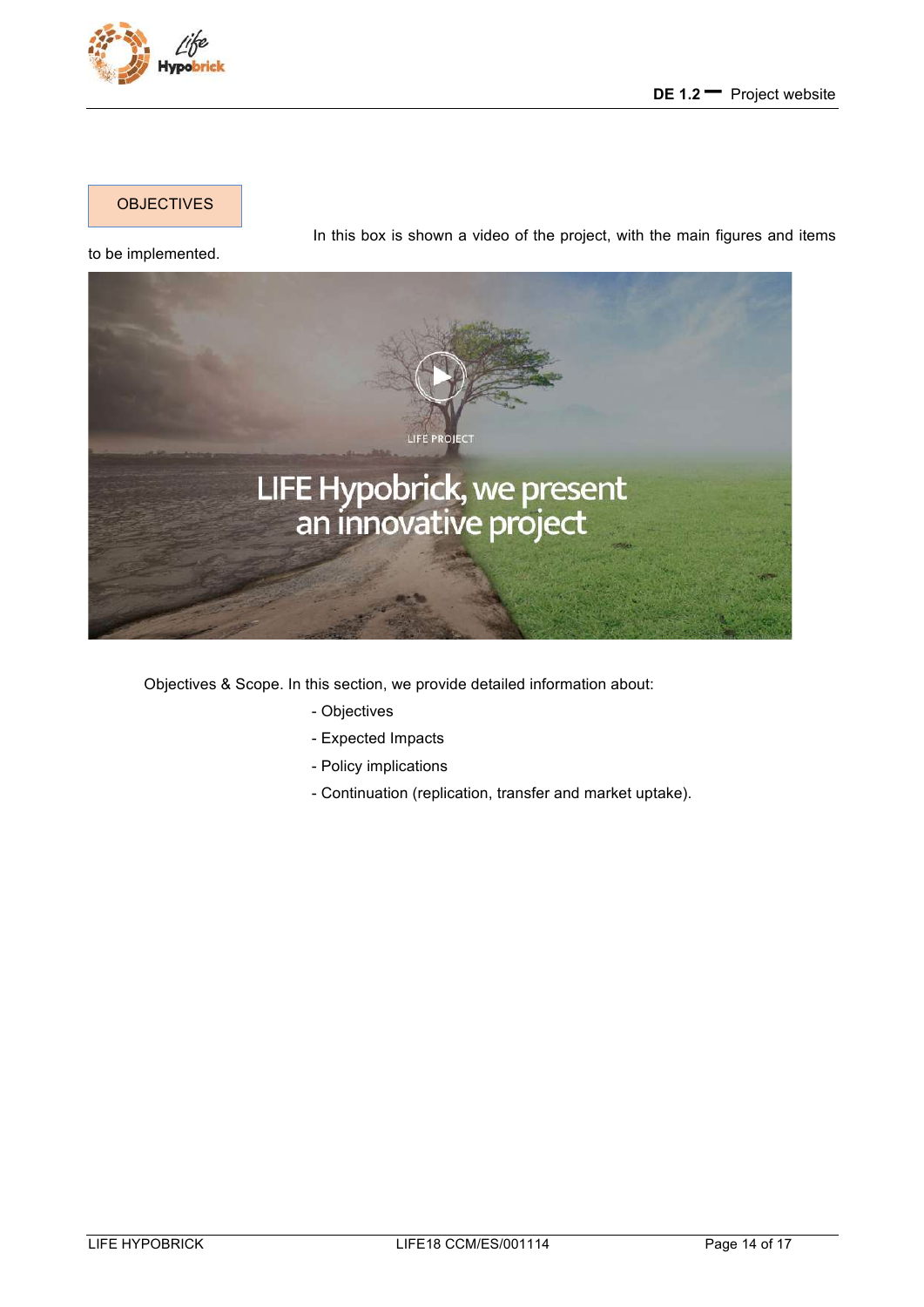

## **Objetives & Scope**

#### Objective:

Implementation of a new manufacturing process (AAP) with an extremely low energy consumption for the reduction of GHG emissions



#### MEDIA

Upcoming events. Main upcoming events related with the project will be shown in this box.

# **Upcoming events**

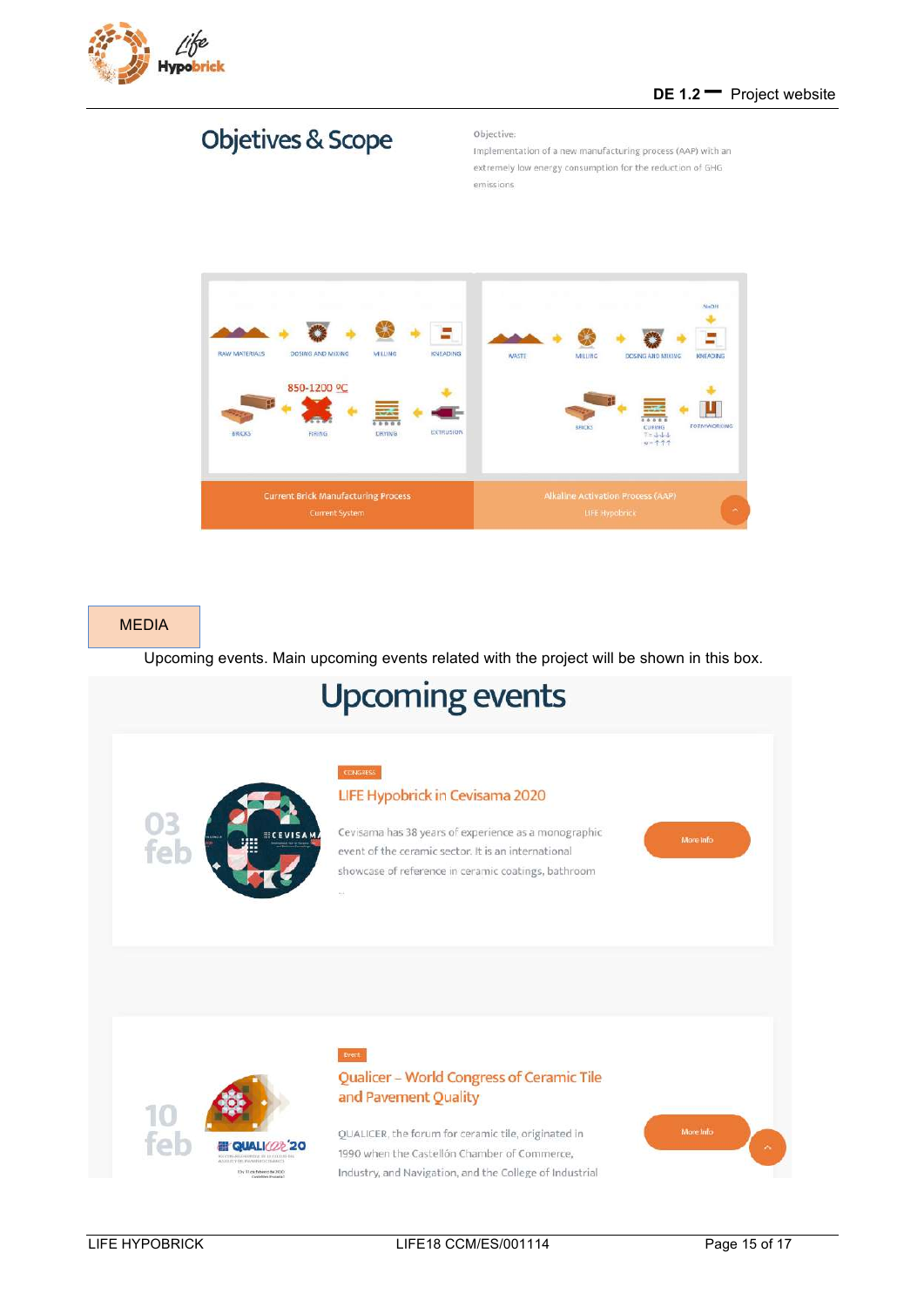

#### **GALLERY**

This box will show different pictures related with the project, stakeholders, events participated and products obtained. These images will be updated with the progress of the project.



#### CONTACT US

For any viewer who wants to contact for further information or cooperation.

As it was mentioned before, two emails accounts are available:

info@lifehypobrick.eu for information purposes

media@lifehypobrick.eu for dissemination, press releases and social media.

Both of them are only managed by ITC and RCS.

All above mentioned boxes are considered public part to show the dissemination activities.

#### INTRANET

Likewise, it is created the box INTRANET as a private section where only partners can access and are invited to contribute to its content once they have been identified with their personal password.

Intranet menu is divided in the following contents:

- *Dashboard.*
- My account. Where profile and settings are located.
- *Members. Where contact details of each member are found.*
- *Community. Where members records are place.*
- *Documentation. In this section, partners can find all download documents classified in the following items:* 
	- *General Project. General information.*
	- *Templates. To be used by the partners.*
	- *Technical reports. Whenever any survey is concluded.*
	- *Deliverables. Each partner download his deliverable finished.*
- Go to web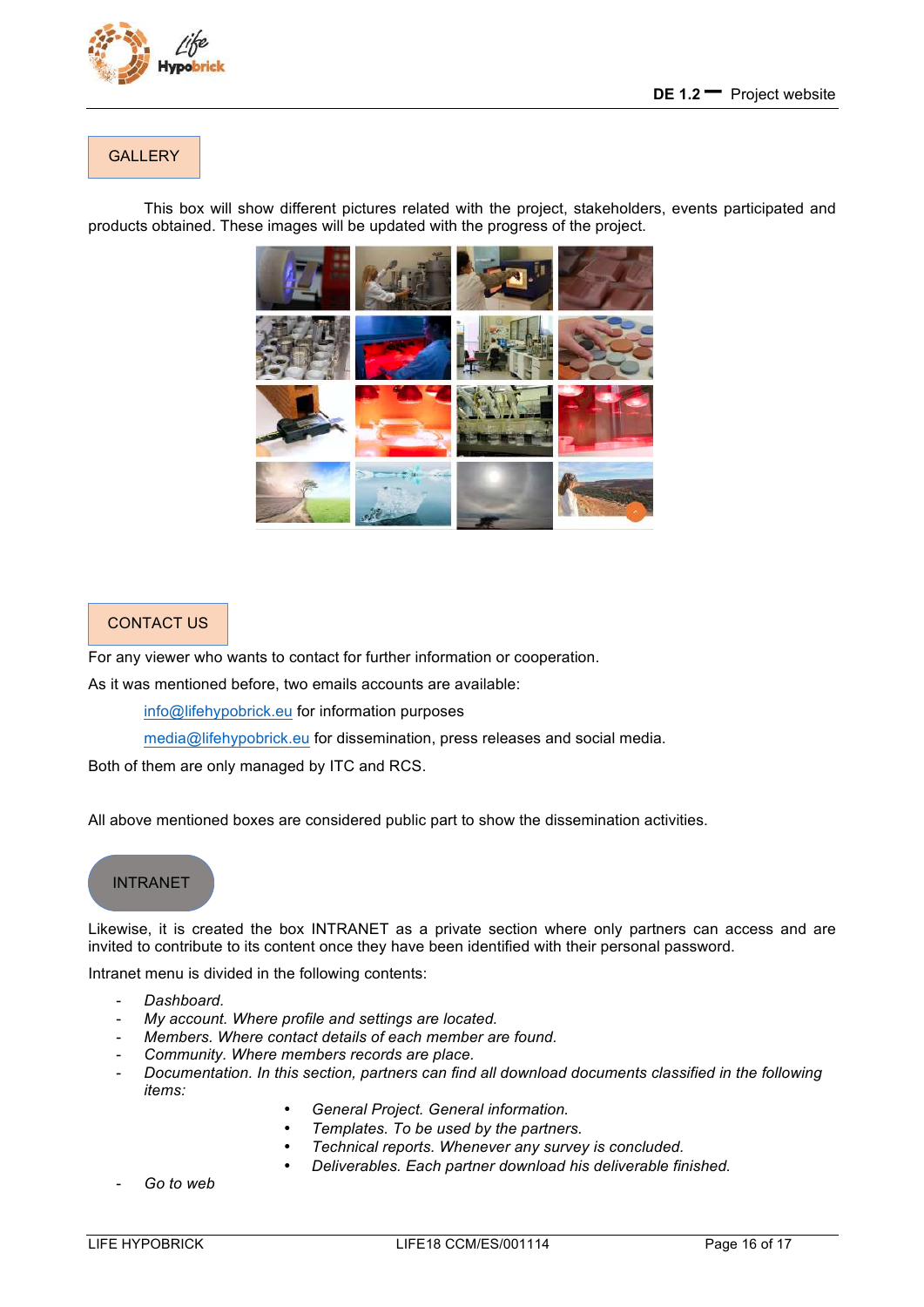



Website www.lifehypobrick.eu shall be maintained on-line at least FIVE years after the project´s end. Estimated unique visitors: 90 per month (40 in Spain and 50 abroad). Estimated hits: 250 per month (100 in Spain and 150 abroad).

#### **5. Version on 30th January 2020**